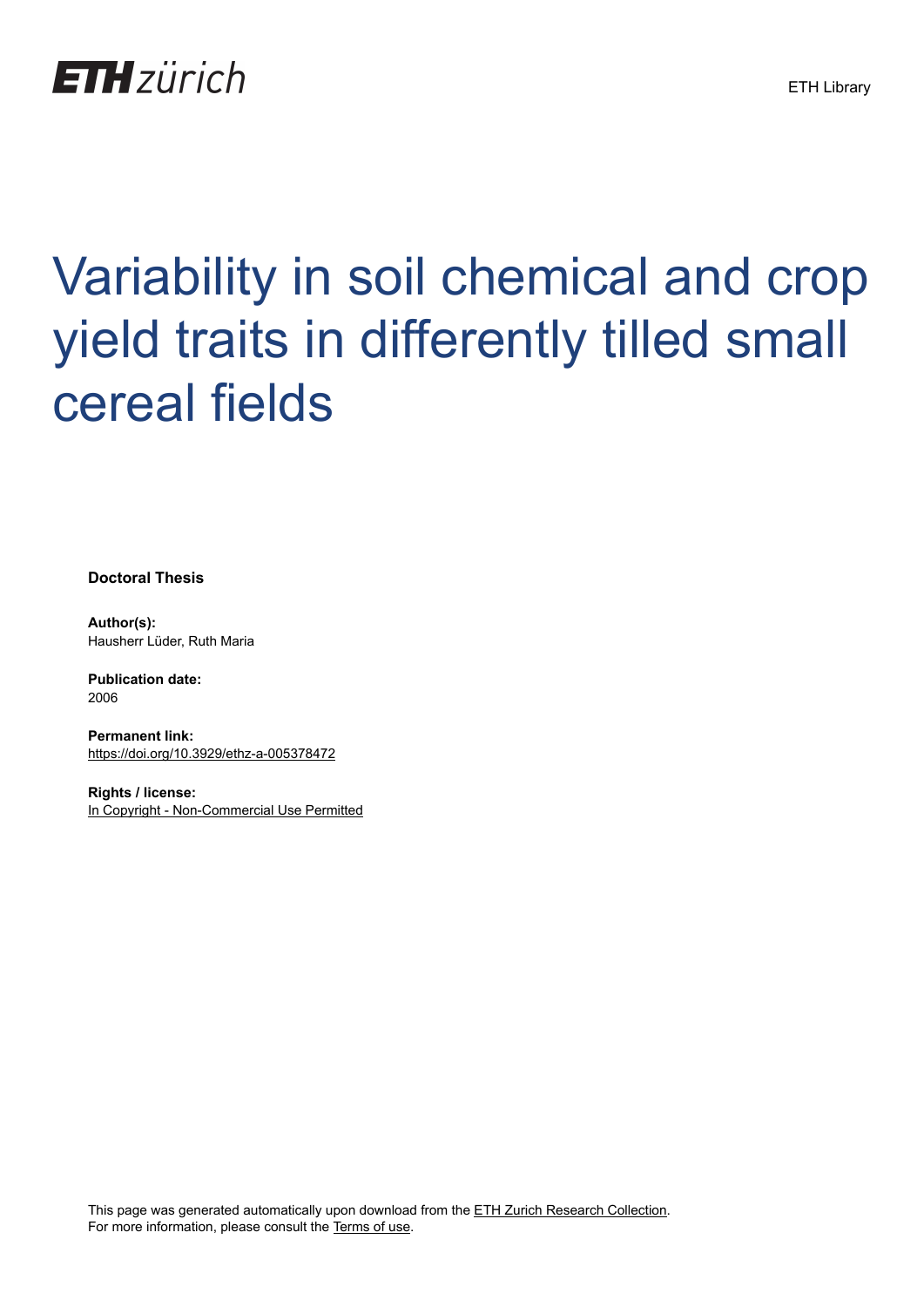Diss. ETH No. 16791

### Variability in soil chemical and crop yield traits in differently tilled small cereal fields

A dissertation submitted to the

#### SWISS FEDERAL INSTITUTE OF TECHNOLOGY ZURICH

For the degree of Doctor of Natural Sciences

Presented by

Ruth Maria Hausherr Lüder Dipl. Ing. Agr. ETH Zürich

Born September 21, 1964 Citizen of Jonen (AG)

Accepted on the recommendation of

Prof. Dr. P. Stamp, examiner Dr. W. Richner, co-examiner Prof. Dr. P. J. Edwards, co-examiner

Zürich, 2006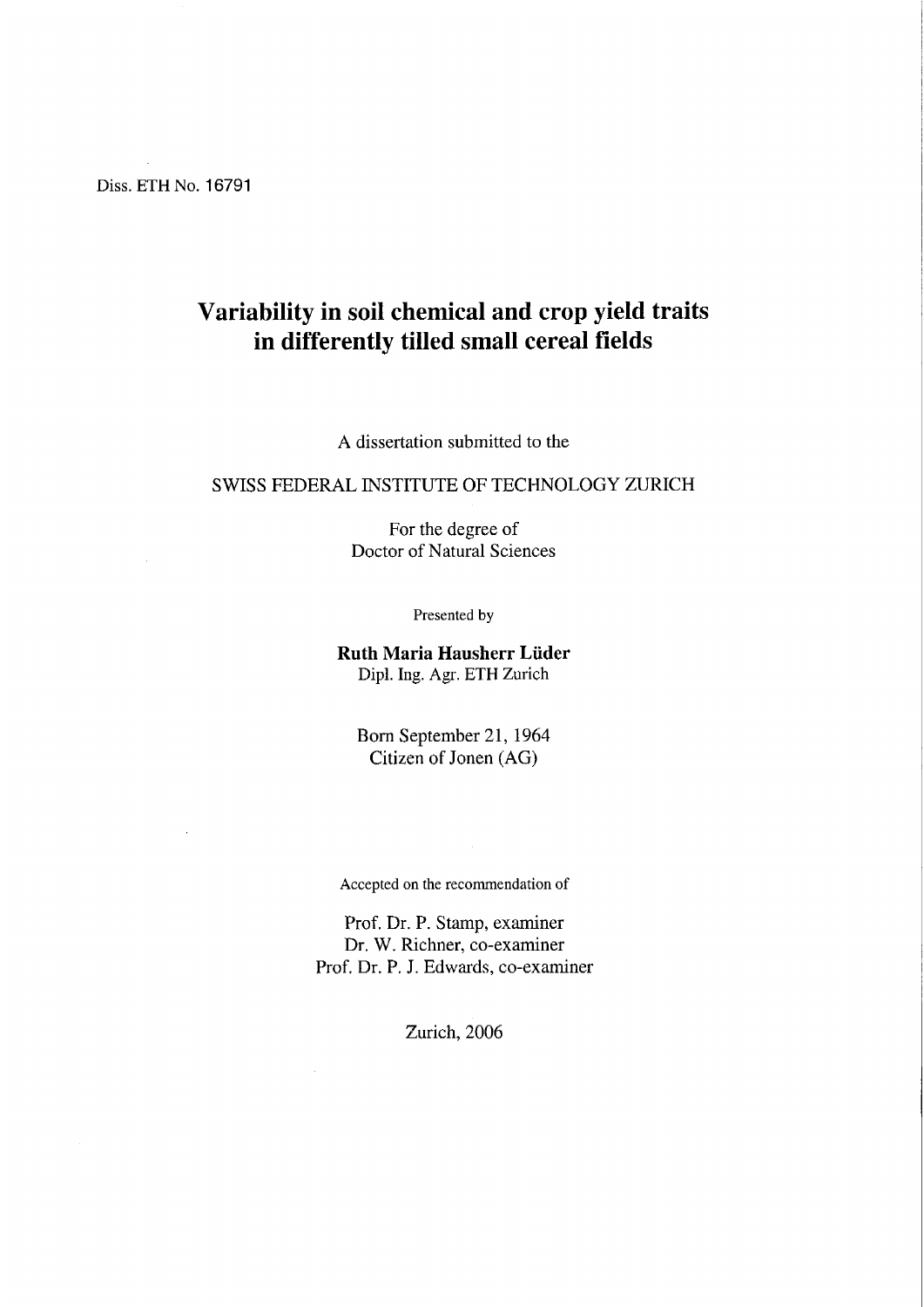## Summary

The trends of the last century continue: growth of the human population and proceeding loss of agricultural land. The world population is expected to double by the end of the  $21<sup>st</sup>$  century. Soil is being lost through soil degradation due to the excessive removal of vegetation, by desertification and civil engineering. Hence the challenge is to produce sufficient food for a growing population on <sup>a</sup> smaller area of cropland. Precision agriculture is one Option for increasing profitability and reducing the negative environmental impact of arable cropping. Site-specific crop management takes into account soil and crop requirements as they vary in time and space within <sup>a</sup> field and aims at enhancing nutrient use efficiency. Conservation tillage, including no-tillage, its most extreme form, may contribute to more sustainable agriculture. No-tillage may avoid runoff and erosion as well as soil compaction (plow pans). However, only few studies have dealt with the spatial variability of soil and crop parameters and their relationships in small arable fields typical of Switzerland and other regions in Europe or with the impacts of tillage on spatial patterns of soil and crop traits.

The major objeetives of this study were:

- (i) to investigate the degree of spatial Variation in soil traits of small fields, typical of the Swiss midlands, and to determine the impact of soil heterogeneity on the spatial variability of crop yield (Chapter 1).
- (ii) to assess how tillage intensity modifies the spatial variability of soil and plant parameters in small cereal fields (Chapter 2).
- (iii) to determine whether within-field soil variability affects the yield and nitrogen use efficiency (NUE) of winter wheat and whether soil disturbance (tillage intensity) modifies the N response of these parameters (Chapter 3).

Chapter 1: To examine objeetive (i) the spatial patterns of soil and crop traits were investigated in 1995 (Gränichen and Zollikofen) and 1996 (Schafisheim) in three typical small fields (about two heetares) in the Swiss midlands under humid-temperate conditions. Two fields have Orthic Luvisol (FAO Classification) soil, one with <sup>a</sup> loamy (Gränichen) and the other with a sandy-loam (Schafisheim) soil texture. The soil of the third field (Zollikofen) is a Gleyic Cambisol, with a loamy-silt texture. In the topsoil  $(0-20 \text{ cm})$  the pH  $(H_2O)$ , soiltest K and P, total N and organic matter contents were sampled in a regular grid at an average sampling interval of <sup>11</sup> m. To investigate the spatial variability of grain yield, two fields (Gränichen and Zollikofen) were cropped with spring oat (Avena sativa L.). Classical descriptive statistics and geostatistical analyses were used to characterize the soil and crop variability. In the two oat fields, some of the measured soil properties and the grain yield varied considerably, and strong spatial trends were present for most of the soil traits. In the third field, the soil properties showed only <sup>a</sup> moderate spatial Variation, and no spatial trends were found. Total soil N was correlated with soil organic matter and soil-test P was correlated with soil pH in all three fields. Contents of soil organic matter and total N and soil-test P and K showed a strong spatial dependency in one oat field, where both soil organic matter and total N were spatially correlated with grain yield. Soil pH and soil-test P showed strong spatial dependence in the other oat field, in which soil-test P was weakly correlated with grain yield. Our data suggest that variable-rate application of N, P, K and lime could improve the fertilizer use efficiency in at least two of the three investigated small fields in the Swiss midlands.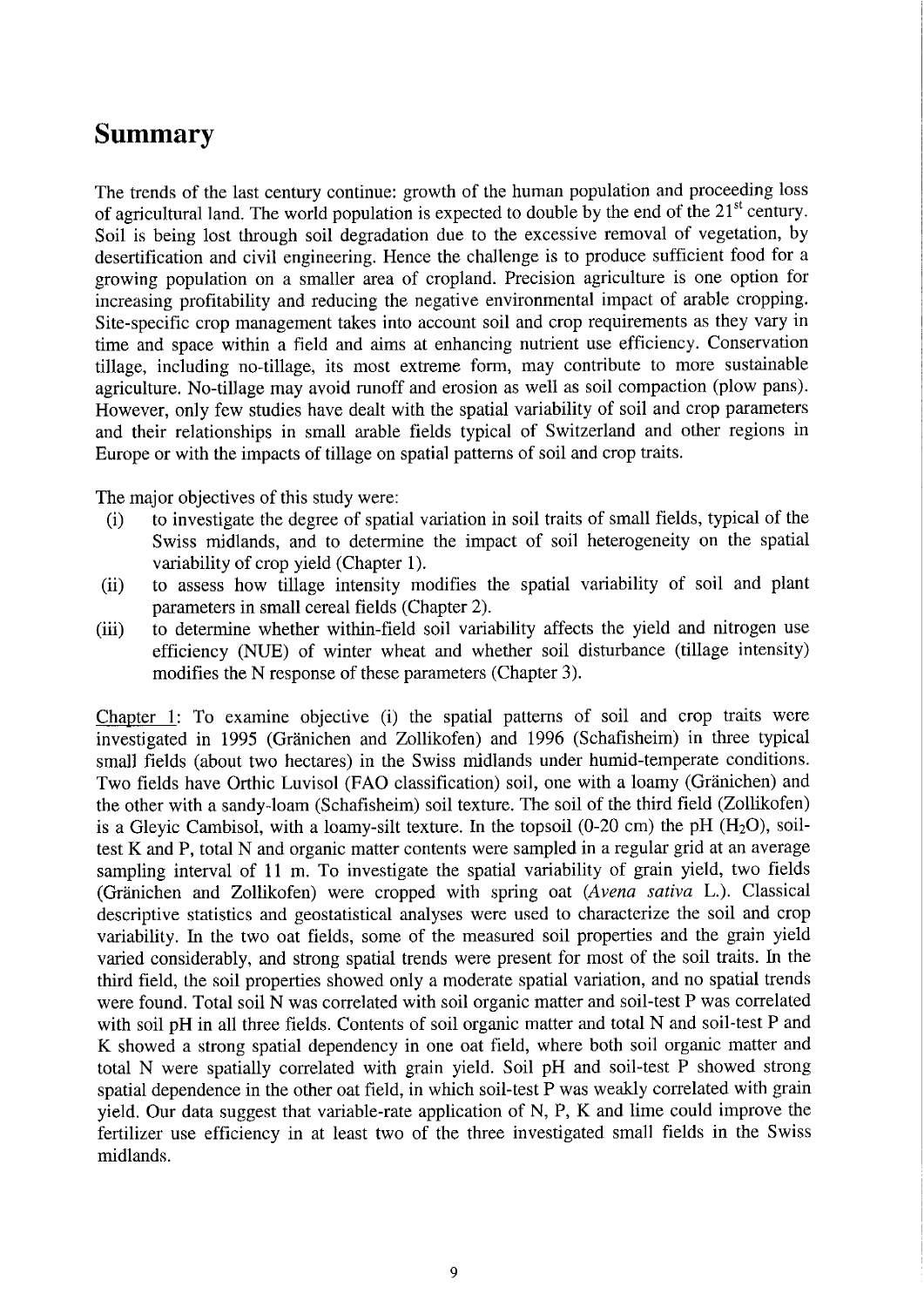Chapter  $2$ : To assess objective (ii) the impact of tillage systems on the small-scale variability of soil chemical properties and winter wheat (Triticum aestivum L.) grain yield and N uptake were studied in field trials with small plots (12 x 35 m) in two of the three fields described in Chapter 1 (Zollikofen in 1999, Schafisheim in 1999 and 2000).

The spatial variability of total N (N<sub>tot</sub>), total C (C<sub>tot</sub>) and pH (H<sub>2</sub>O) was assessed by soil sampling after the harvest of winter wheat in a regular nested grid with sampling intervals of 3 and 1 m at 0 to 30 cm depth (15 cm increments) on a total of nine non-tilled (NT) and nine conventionally tilled (CT) plots. At every grid point,  $1 \text{ m}^2$  of winter wheat was cut to record the spatial variability of biomass, grain yield, N uptake and grain protein concentration.

There was a clear stratification of  $N_{tot}$  and  $C_{tot}$  in the topsoil of the NT plots after only three (Schafisheim) and four years (Zollikofen) of transition to no-tillage. Small-scale structural variance of soil  $N_{\text{tot}}$ , C<sub>tot</sub> and pH was slightly larger in NT than in CT in the top soil (0-15 cm) in the management (tillage) direction of the field. In the 15-30 cm soil layer the structural variance of  $\bar{N}_{tot}$  and  $C_{tot}$  was similar in both tillage systems. The ranges of spatial dependence tended to be larger under NT than under CT, and the spatial dependence of the soil properties mostly was stronger for NT than CT. The small-scale variability of the soil chemical parameters was also affected by the direction of crop management. The ranges of  $N_{\text{tot}}$ , C<sub>tot</sub> as well as pH were broader in the length of the rows (management direction) than across the rows.

The small-scale variability of the winter wheat parameters was slightly greater in NT than in CT. Spatial relationships between soil chemical properties  $(N_{tot}, C_{tot}, and pH)$  and crop parameters (grain yield, N content of grains) were rather weak but were more pronounced in NT than in CT. These weak relationships were probably due to the relatively small extent of the small-scale variability of  $N_{\text{tot}}$ ,  $C_{\text{tot}}$ , pH, grain yield, N content of grains, grain protein concentration and SPAD readings in NT and CT, possibly due to the recurrent and even distribution of sufficient amounts of soil nutrients.

In brief, the spatial dependence of the soil and plant parameters was weak to moderate, suggesting only <sup>a</sup> small potential for the variable-rate application of N fertilizer and lime. Because of the slightly larger structural variance and stronger spatial dependence of soil chemical properties this potential may be greater for non-tilled soils.

Chapter 3: In the same field area as described in Chapters <sup>1</sup> and <sup>2</sup> we investigated (Schafisheim 1999 and Schafisheim 2000) the spatial variation of soil mineral N ( $N_{min}$ ) at the beginning of Vegetation, as well as the spatial variability of grain yield, grain protein concentration and nitrogen use efficiency (NUE) of winter wheat (Triticum aestivum L.) as affected by N fertilization on non-tilled (NT) and conventionally tilled (CT) plots  $(12 \text{ m} \times 35)$ m) (iii).

The experimental design was a randomized complete block design with three replications for the experimental factor "tillage system". Within each tillage plot, the rates of N fertilization (0, 50, 100, 150 and 200 kg N ha<sup>-1</sup>in 1999 and 2000 and, additionally, 250 kg N ha<sup>-1</sup> in 2000 only) were completely randomized within four groups of microplots (microplot size: 1.5 m x 1.5 m), located about <sup>10</sup> m from each other. In total, there were <sup>12</sup> randomized N-rate experiments for each tillage system in each year.

Soil  $N_{\text{min}}$  at the beginning of vegetation, grain yield and NUE, averaged across all the N treatments showed significant variability among within-plot positions of both the NT and CT systems. Grain yield and aboveground plant N were not correlated with  $N_{min}$ , measured before the application of N fertilizer. NT usually led to a greater spatial heterogeneity of  $N_{min}$ , grain yield and NUE compared with CT, whereas grain protein concentration was not affected by tillage intensity and showed hardly any spatial Variation. The grain protein concentrations were high, ranging from 115 g kg<sup>-1</sup> at 0 kg N ha<sup>-1</sup> to 169 g kg<sup>-1</sup> at 250 kg N ha<sup>-1</sup>.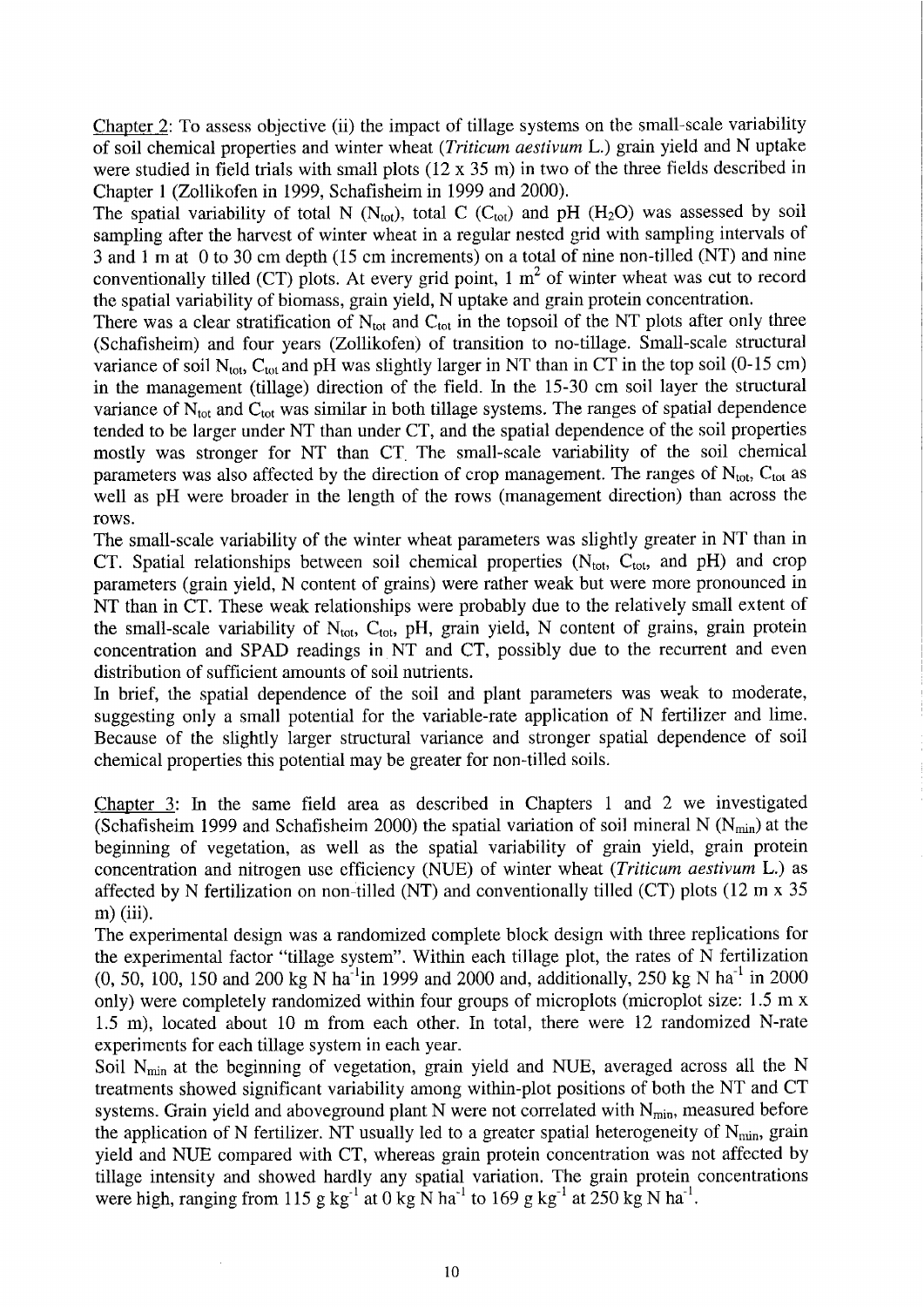The small-scale variability of grain yield, grain protein concentration, NUE and estimated N supply decreased with increasing rates of N fertilization under both tillage systems. Significant increases in grain yield and grain protein concentrations were observed with increasing N rates, whereas NUE decreased slightly with increasing N rates in NT and CT. Under the humid-temperate climate of the Swiss midlands grain yield and NUE were lower under NT than under  $CT$  at fertilization rates below 150 kg N ha<sup>-1</sup>. In the two years of the study the grain yield was stable under CT and more variable under NT due to <sup>a</sup> lower plant density after the severe winter in 1999.

The overall moderate spatial variation in  $N_{min}$ , grain yield and NUE did not justify the implementation of variable rates of N fertilizer within these small fields, with the exception of the stony within-plot positions, which were not responsive to N rates higher than 50 kg N  $ha^{-1}$ .

The results of all the experiments of the three chapters lead to the conclusion that there is <sup>a</sup> moderate potential for variable-rate fertilizer application in small fields typical of the Swiss midlands. This potential is probably greater in the NT than in the CT fields due to greater small-scale variability, wider ranges of infiuence, larger structural variance and stronger spatial dependence of soil chemical properties in the topsoil  $(0 - 15 \text{ cm})$  in NT than in CT. The second necessary step towards precision agriculture is to determine whether there is temporal consistency in the observed spatial patterns of soil and yield traits; however, this could not be investigated within the framework of this study.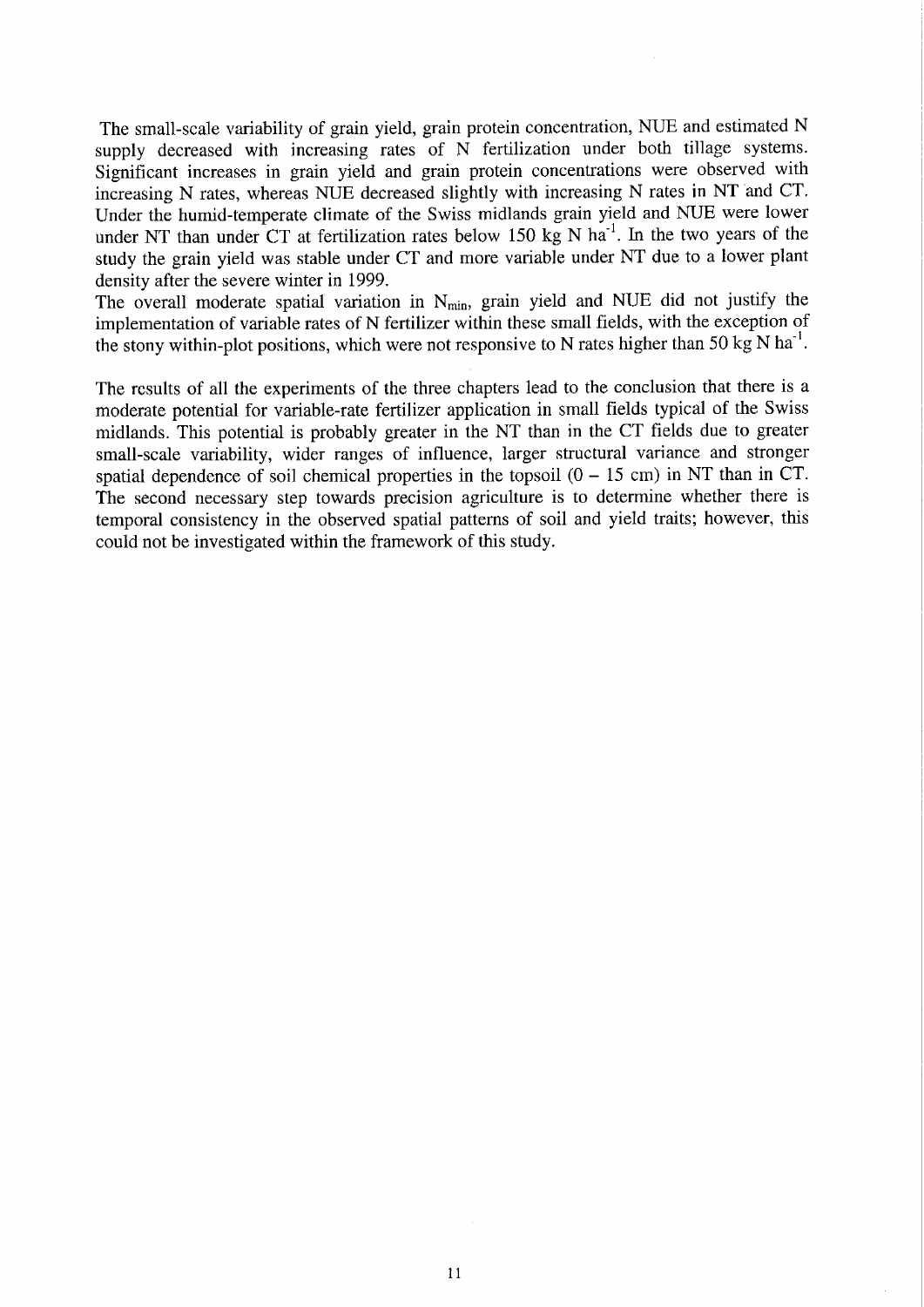## Zusammenfassung

Die Trends des letzten Jahrhunderts gehen weiter: Die Weltbevölkerung wächst, während der Verlust an landwirtschaftlich nutzbarem Boden fortschreitet. Gemäss Prognosen könnte sich die Weltbevölkerung bis zum Ende des 21. Jahrhunderts verdoppeln. Boden aber und dessen Fruchtbarkeit gehen verloren durch Erosion und zu intensiver Bodennutzung, durch das Vordringen der Wüsten und Überbauung. Demzufolge gewinnt die Herausforderung Bedeutung, genügend Nahrung für eine wachsende Bevölkerung zu produzieren auf einer stets abnehmenden Produktionsfläche. Precision Agriculture ist ein Ansatz zur Verbesserung der Wirtschaftlichkeit und des Boden- und Umweltschutzes in der ackerbaulichen Produktion. Teilflächenspezifische Bewirtschaftung berücksichtigt die zeitliche und räumliche Variabilität der Boden- und Pflanzenansprüche innerhalb eines Feldes, und kann deshalb die Effizienz der Düngung steigern. Eine bodenschonende Saatbeetbereitung, einschließlich der Direktsaat als ihre extremste Form, könnten zu einer verstärkt nachhaltigen Landwirtschaft beitragen. Die Direktsaat minimiert die Oberflächenabschwemmung sowie die Bodenerosion und die BodenVerdichtung (Pflugsohlen). Allerdings haben sich bis jetzt nur wenige Studien mit der räumlichen Variabilität von Boden- und Pflanzeneigenschaften und deren gegenseitigen räumlichen Beziehungen innerhalb kleiner Ackerlandflächen, wie sie für die Schweiz und andere europäische Regionen typisch sind, befasst. Ebensowenig wurde der Einfluss der Bodenbearbeitungsintensität auf die räumliche Verteilung von Boden- und Pflanzenparametern untersucht.

Die Hauptziele dieser Arbeit waren:

- (i) das Ausmass an räumlicher Variabilität von Bodeneigenschaften innerhalb kleiner Felder, typisch für das Schweizer Mittelland, zu untersuchen, und den Einfluss der räumlichen Heterogenität des Bodens auf den Getreideertrag zu bestimmen (Kapitel 1).
- (ii) zu beurteilen wie die Intensität der Bodenbearbeitung die räumliche Variabilität von Boden- und Pflanzeneigenschaften in kleinen Getreidefeldern modifiziert (Kapitel 2).
- (iii) zu erforschen, ob die Bodenvariabilität innerhalb eines Feldes den Ertrag und die Effizienz der Stickstoffdüngerausnutzung von Winterweizen beeinflusst und ob da Ausmass der Störung des Bodens (Intensität der Bodenbearbeitung) die Reaktion dieser Pflanzenparameter verändert (Kapitel 3).

Kapitel 1: Zur Prüfung des Ziels (i) untersuchten wir 1995 (in Gränichen und Zollikofen) und 1996 (Schafisheim) die räumlichen Beziehungen zwischen direkt gesäten Getreidebeständen und bodenchemischen Eigenschaften innerhalb von drei typisch kleinen Feldern (ungefähr zwei Hektaren gross) unter dem kühl-gemässigten Klima des Schweizer Mittellandes. Zwei Felder gehören zur Klasse "Orthic Luvisol" (FAO Klassifizierung) und haben eine lehmige (Gränichen) und eine sandige Lehm-Textur (Schafisheim). Der Boden des dritten Feldes (Zollikofen) gehört zur Klasse "Gleyic Cambisol" und hat eine lehmige Schluff-Textur. Im Oberboden (0-20 cm) wurden der pH-Wert (H20) und die Gehalte an P, K, Gesamtstickstoff, und organischer Substanz in einem regelmässigen Rastergitter mit einem mittleren Beprobungsabstand von <sup>11</sup> m erfasst. Zur Erforschung der räumlichen Variabilität des Pflanzenertrags wurden zwei Felder (Gränichen und Zollikofen) mit Sommerhafer (Avena sativa L.) bestellt. Für die Charakterisierung der räumlichen Streuung der Pflanzen- und Bodeneigenschaften wurden klassische beschreibende Statistik sowie Geostatististik herangezogen. Innerhalb der zwei Sommerhafcrfelder variierten einige der untersuchten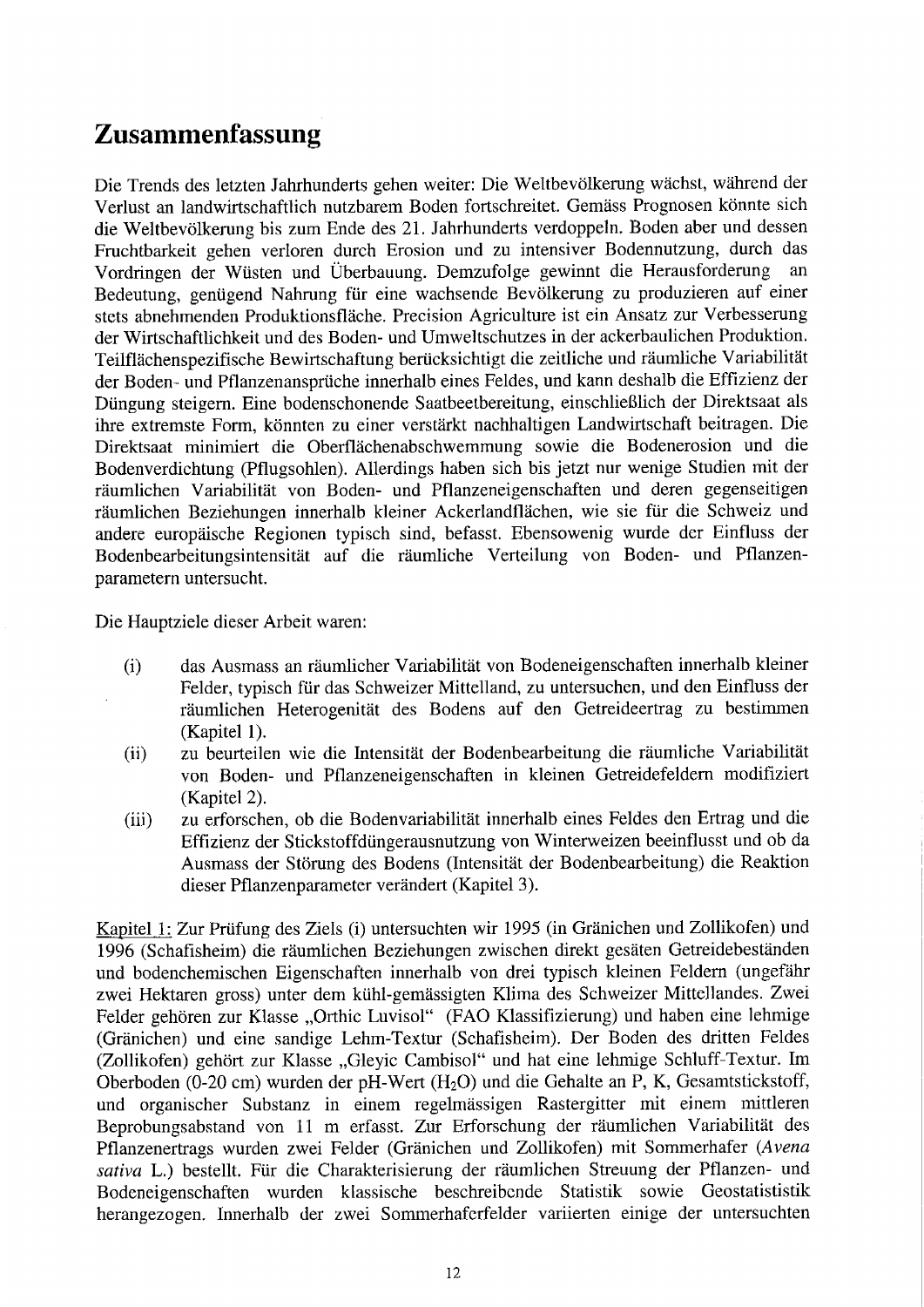Bodenparametern sowie der Körnerertrag beachtlich. Die meisten Bodenvariablen zeigten strenge räumliche Trends an. Innerhalb des dritten Feldes variierten die Bodeneigenschaften nur mässig und keine Trends waren zu erkennen. Der totale Stickstoffgehalt des Bodens korrelierte in allen drei Feldern mit der organischen Substanz und der pflanzenverfügbare Phosphorgehalt mit dem pH-Wert des Bodens. Die Bodengehalte an organischer Substanz, Gesamtstickstoff, P und K wiesen in einem Haferfeld eine strenge räumliche Abhängigkeit auf; hier waren die organische Substanz und der Gesamtstickstoff mit dem Kornertrag korreliert. pH-Wert und P-Gehalt des Bodens waren im anderen Haferfeld stark räumlich abhängig, wobei der P-Gehalt schwach mit dem Kornertrag korreliert war. Unsere Daten deuten an, dass ein teilflächenspezifisches Ausbringen von N, P, K und Kalk die Düngerausnutzungseffizienz in wenigstens zwei von den drei untersuchten kleinen Feldern im Schweizer Mittelland verbessern könnte.

Kapitel 2: Zur Erforschung des Ziels (ii) wurde der Einfluss der Bodenbearbeitung auf die kleinräumliche Variabilität von bodenchemischen Eigenschaften und des Ertrags sowie der N Aufnahme von Winterweizen untersucht. Dazu wurden Feldversuche in kleinen Parzellen (12 <sup>x</sup> <sup>35</sup> m) innerhalb zwei der drei Felder, die in Kapitel <sup>1</sup> beschriebenworden sind (Zollikofen 1999, Schafisheim 1999 and Schafisheim 2000), durchgeführt.

Die räumliche Variabilität des Gesamtstickstoffs (N<sub>tot</sub>), Gesamtkohlenstoffs (C<sub>tot</sub>) und des pH-Werts (H<sub>2</sub>O) des Oberbodens wurde nach der Winterweizenernte in einem regelmässig verschachtelten Rastergitter von jeweils 3 m beziehungsweise 1m Abstand in neun Parzellen ohne Bodenbearbeitung (NT) und in neun gepflügten Parzellen (CT) in den Bodenschichten 0 bis <sup>30</sup> cm und <sup>0</sup> bis <sup>15</sup> cm untersucht. An jedem Punkt des Rastergitters wurde auf einer Fläche von 1 m<sup>2</sup> der Winterweizen geerntet, um die räumliche Variabilität von Biomasse, Kornertrag, Kornproteinkonzentration und N-Aufnahme zu bestimmen.

Im Oberboden wurde nach nur drei (Schafisheim) beziehungsweise vier Jahren (Zollikofen) nach der Umstellung auf Direktsaat eine klare Schichtung von  $N_{tot}$  und  $C_{tot}$  in den Parzellen ohne Bodenbearbeitung festgestellt.

Die kleinräumige strukturelle Varianz von N<sub>tot</sub>, C<sub>tot</sub> und pH-Wert des Bodens war in der Bodenschicht von 0-15 cm in der Bewirtschaftungsrichtung(Pflügen) des Feldes leicht grösser in NT als in CT. In der 15-30-cm-Bodenschicht war die strukturelle Varianz von Ntot und C<sub>tot</sub> ähnlich gross in NT und CT. Die Reichweiten (m) der räumlichen Abhängigkeit waren in NT tendenziell länger als in CT, und die räumliche Abhängigkeit der Bodenparameterwar meistens stärker für NT als für CT. Die kleinräumige Variabilität der bodenchemischen Parameter war auch von der Richtung der Bewirtschaftung des Bodens und der Kulturen beeinflusst. Die Reichweiten (m) der räumlichen Abhängigkeit von  $N_{tot}$ , C<sub>tot</sub> sowie des pH-Wert waren länger in der Längsrichtung (Bodenbearbeitung) als in der Richtung quer zu den Kulturreihen.

Die Parameter des Winterweizens wiesen in NT eine leicht grössere kleinräumige Variabilität auf als in CT. Die räumlichen Beziehungen zwischen den bodenchemischen Eigenschaften (N<sub>tot</sub>, C<sub>tot</sub>, und pH-Wert) und Pflanzenparametern (Kornertrag, N-Gehalt der Körner) waren ziemlich schwach, jedoch ausgeprägter in NT als in CT. Möglicherweise waren diese Beziehungen untereinander nicht stärker wegen des insgesamt relativ kleinen Ausmasses an gefundener kleinräumiger Variabilität von Ntot, Ctot, pH, Kornertrag, N-Gehalt der Körner, Kornproteinkonzentration und SPAD Messwerten in NT und in CT. Die kleinräumige Variabilität wiederum war wahrscheinlich nicht grösser aufgrund der regelmässigen und ausgeglichenen Verteilung von genügend grossen Mengen von Nährstoffen durch die Düngung.

Zusammenfassend kann gesagt werden, dass die räumliche Abhängigkeit der überprüften Boden- und Pflanzenparameter schwach bis mässig stark ausgeprägt war. Daraus geht hervor,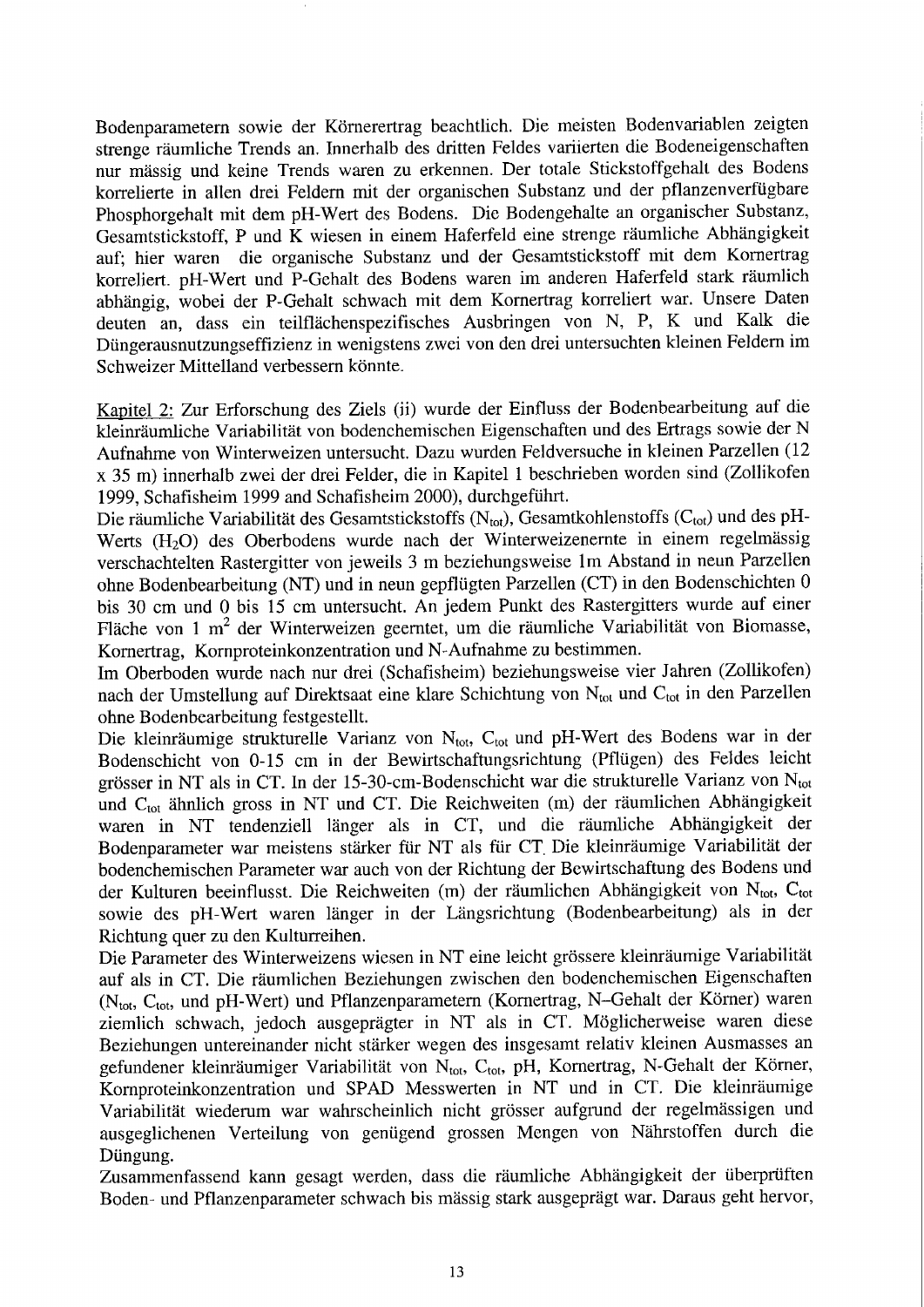dass für diese Kleinparzellen nur ein geringfügiges Potential für eine teilflächenspezifische Applikation von Stickstoffdünger und Kalk in den untersuchten Feldgrössen besteht. Infolge leicht stärkerer struktureller Varianz und grösserer räumlicher Abhängigkeit der Bodeneigenschaften dürfte dieses Potential für NT höher sein als für CT.

Kapitel 3: Innerhalb derselben Feldfläche wie in Kapitel <sup>1</sup> und 2 beschrieben (Schafisheim 1999 and Schafisheim 2000) untersuchten wir innerhalb direkt gesäten (NT) und konventionell gepflügten (CT) Kleinparzellen (12 m \* <sup>35</sup> m) die räumliche Variation des Mineralstickstoffs des Bodens ( $N_{\text{min}}$ ) zu der Vegetationsbeginn, die räumliche Verteilung des Kornertrags, der Proteinkonzentration der Körner und der Stickstoffausnutzungs-Effizienz (NUE) in Winter-weizen sowie den Einfluss der N Düngung auf die räumliche Variation dieser Parameter (iii).<br>Dieser Versuch v

war als Randomized-complete-block-Design angelegt mit drei Wiederholungen für den Versuchsfaktor "Bodenbearbeitungs-System". Innerhalb jeder Parzelle waren die verschiedenen N-Düngungsmengen (1999: 0, 50, 100, 150, 200 kg N ha<sup>-1</sup>, 2000: zusätzlich <sup>250</sup> kg N ha"1) innerhalb vier so genannten Mikroplot-Gruppen (Mikroplotgrösse: 1.5 m \* 1.5 m), die ungefähr 10 m Abstand voneinander hatten, zufällig angeordnet. Jedes Jahr wurden insgesamt 12 Mikroplot-Gruppen für jedes Mikroplot-Gruppen Bodenbearbeitungssystem angelegt.

N<sub>min</sub> zu Beginn der Vegetationsperiode, Kornertrag und NUE, gemittelt über alle N-<br>Düngungsmengen, zeigten signifikante Unterschiede zwischen den einzelnen signifikante Unterschiede Mikroplotgruppen (=Positionen) innerhalb der NT- sowie CT-Parzellen. Der Kornertrag und der N-Gehalt der oberirdischen Pflanzenmasse waren nicht mit dem N<sub>min</sub>-Gehalt des Bodens vor der ersten N-Düngergabe korreliert. Verglichen mit CT führte NT gewöhnlich zu einer grösseren räumlichen Heterogenität von N<sub>min</sub>, Kornertrag und NUE. Hingegen wurde die Proteinkonzentration der Körner kaum von der Bodenbearbeitungsintensität beeinflusst und variierte in bescheidenem Ausmass zwischen den Positionen innerhalb der Kleinparzellen. Die Proteinkonzentration der Körner war hoch und schwankte zwischen 115 g kg-<sup>1</sup> bei 0 kg N ha<sup>-1</sup> bis 169 g kg<sup>-1</sup> bei 250 kg N ha<sup>-1</sup>. Die kleinräumige Variabilität von Kornertrags, Proteinkonzentration, NUE und berechnetem N-Angebots des Bodens nahm in beiden Bodenbearbeitungssystemen mit zunehmender N-Düngungsmenge ab. Mit zunehmenden N-Mengen waren signifikante Zunahmen des Kornertrags und der Kornproteinkonzentrationen zu verzeichnen, wobei die NUE mit zunehmender N-Menge für NT als auch für CT leicht abnahm. Verglichen mit CT waren Kornertrag und NUE unter den feucht-gemässigten klimatischen Bedingungen des Schweizerischen Mittellandes in NT für N-Düngungsmengen unterhalb 150 kg N ha<sup>-I</sup> kleiner. Innerhalb der zweijährigen Studie war der Kornertrag bei CT stabiler als bei NT. Wegen einer reduzierten Bestandesdichte infolge eines strengen Winters im Jahre 1999 schwankte der Kornertrag bei NT zwischen den beiden Versuchsjahren stark. Die insgesamt moderate räumliche Variation von  $N_{\text{min}}$ , Kornertrag und NUE sprechen nicht für eine teilflächenspezifische N-Düngung innerhalb dieser untersuchten Kleinparzellen mit Ausnahme von einigen Stellen mit erhöhten Skelettgehalten, bei denen die Getreidepflanzen auf N-Mengen, die höher waren als 50 kg N ha<sup>-1</sup>, nicht reagierten.

Wenn wir alle Experimente der drei Kapitel zusammenfassen, kommen wir zu folgender Schlussfolgerung: es ist ein nur mittleres Potential für eine teilflächenspezifische Düngung in den kleinen Feldern, die typisch für das Schweizerische Mittelland sind, vorhanden. Vermutlich ist dieses Potential in NT-Feldern höher einzustufen als in CT-Feldern, da diese Versuchegezeigt haben, dass in NT verglichen mit CT die kleinräumige Variabilitätund die strukturelle Varianz im Oberboden (0-15 cm) dieser bodenchemischen Eigenschaften grösser war. Zudem wiesen diese bodenchemischen Parameter in NT verglichen mit CT